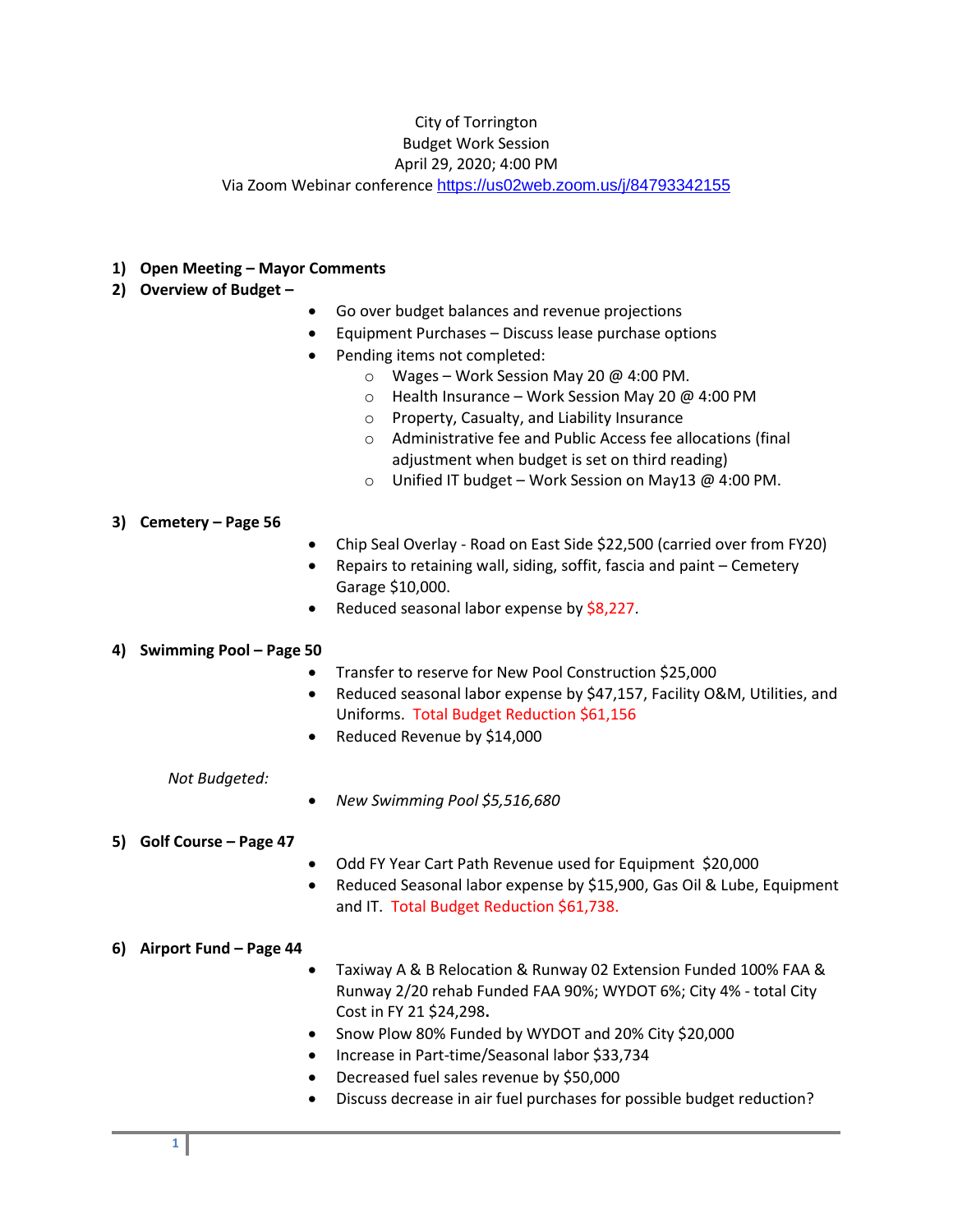# **7) General Fund Construction Projects – Page 19**

- Industrial Park Ave Paving \$1,000 (Carried over from FY20)
- Homeland Security Grant Projects funded by 100% Grant 1. TVFD Command Unit \$60,490; 2. TPD Portable Radios \$97,735; 3. EMC Vehicle \$47,740
- WYDOT Enhancements East & West Valley Road \$500 (Carried over from FY20)
- $\bullet$  11<sup>th</sup> Avenue Paving project \$75,000
- Walking path next to Lupine Park \$17,000
- Property Development East D and  $21^{st}$  Ave Planning \$1,000
- Museum train car renovation \$20,000 (\$10,000 grant from Tom E. Dailey Foundation); Paint UP Caboose \$14,188 (UP Foundation Grant 100%)
- Phase 1 & 2 of Golf Course Parking Lot \$100,000

### **8) Industrial Park – Page 18**

• Reduced Professional Services by \$5,000

### *Not Budgeted:*

 *Finish Industrial Park Infrastructure – Finish Water, Sewer, and Electrical in Industrial park loop road*

### **9) Museum – Page 17**

Eliminated seasonal position – reduction of \$9,991

# **10) Community Projects – Page 16**

- Emergency Preparedness Includes new warning siren in Cold Springs Industrial Park \$20,000 (possible GCEDC Infrastructure grant available 25% City Match \$5,000).
- Temporarily eliminated Youth Alternatives contribution \$9,900
- Decreased WCG projects saving for new charging station \$29,500.

# **11) Parks & Recreation – Page 15**

- Installation of new playground equipment \$13,500
- Sprinkler system up by \$2,000
- Reduced Baseball/Softball O&M by \$4,000
- Reduced Facility O&M by \$9,000
- Reduced Professional Services by \$2,500
- Reduced seasonal labor by \$11,559
- Need to add Gas and Electric Utilities that were missed \$40,500

*Not Budgeted:*

*Vantrac Mower Split with Streets \$22,500*

### **12) Vehicle Maintenance – Page 14**

Rim Clamp Tire Changer \$8,000